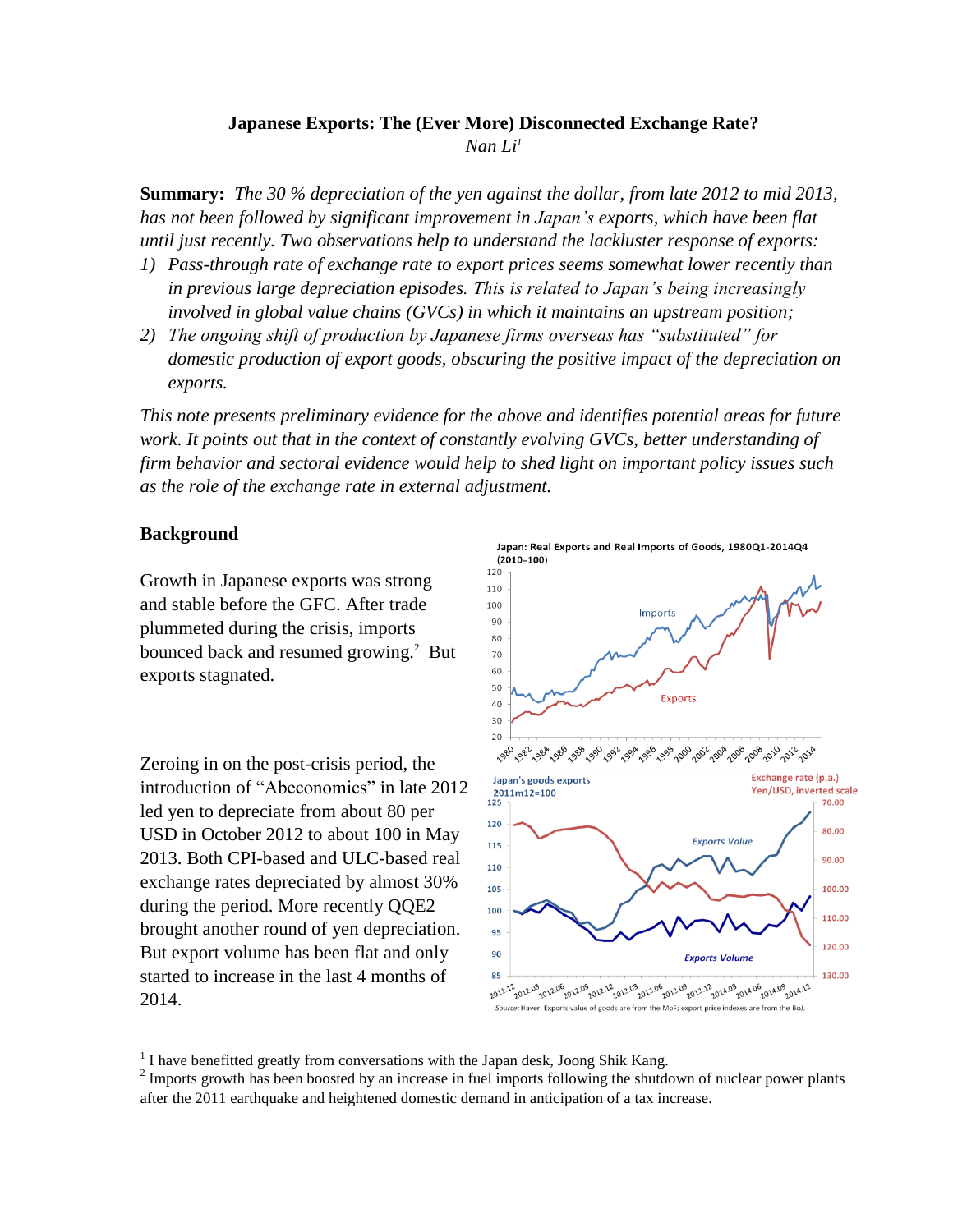Meanwhile, external demand for Japanese exports—proxied either by trading partners' real imports or their real GDP has grown steadily.



Japan: Goods Exports and Trading Partners' Demand

So the outstanding question is why exports seemingly have not responded to depreciation. First, we assess whether this low level of sensitivity is "typical" in Japan or whether it is a new phenomenon. As an initial diagnostic, we estimate a standard export demand equation, on pre-crisis quarterly data (1980Q1-2008Q3), with an ECM specification:

$$
\Delta lnEX_t = -0.01 \Delta lnEX_{t-1} + 0.04 \Delta lnREER_t - 0.12 \Delta lnREER_{t-1} + 0.97 \Delta lnD_t + 1.61 \Delta lnD_{t-1}
$$
\n
$$
(-0.15) \qquad (1.01) \qquad (-2.65) \qquad (2.88) \qquad (4.17)
$$
\n
$$
-0.14(lnEX_{t-1} + 0.50 lnREER_{t-1} - 0.86 lnD_{t-1}) + 0.36
$$
\n
$$
(-4.13) \qquad (4.64) \qquad (27.53)
$$

with  $R^2 = 0.46$  and t-statistics in brackets. Foreign demand D is measured by the (weighted) average of trading partners' real GDP (from WEO-GEE).

The result suggests that 10% depreciation of REER is associated with less than 1% increase in export volume in a year and 5% increase in the long-run*.* An out-of-sample forecast for post-crisis period (2009Q1-2014Q3) based on above equation shows that export growth would have been stronger if exports responded to REER and foreign demand in a similar fashion as it did pre-crisis. In particular, after the crowth<br>15<br>is<br>as<br>ex



depreciation, from 2012Q3 to 2014Q3 exports would have grown by more than 20%, compared to the 2% observed.

In this note, we highlight three facts about Japan which contribute to understanding the seeming lack of response of exports to weakened yen. The three interconnected facts are (i) lower exchange rate pass-through to export prices recently; (ii) increased participation in global supply chain and the upstream position of Japan's exports; and (iii) a shifting of export production overseas by Japanese manufacturing firms. Facts (ii) and (iii) contribute to explaining (i). Fact (iii) itself implies that exports likely did respond positively to the depreciation: if the yen had not depreciated, exports likely would have fallen further with the ongoing shift of domestic production of goods for export to Japanese overseas subsidiaries.

1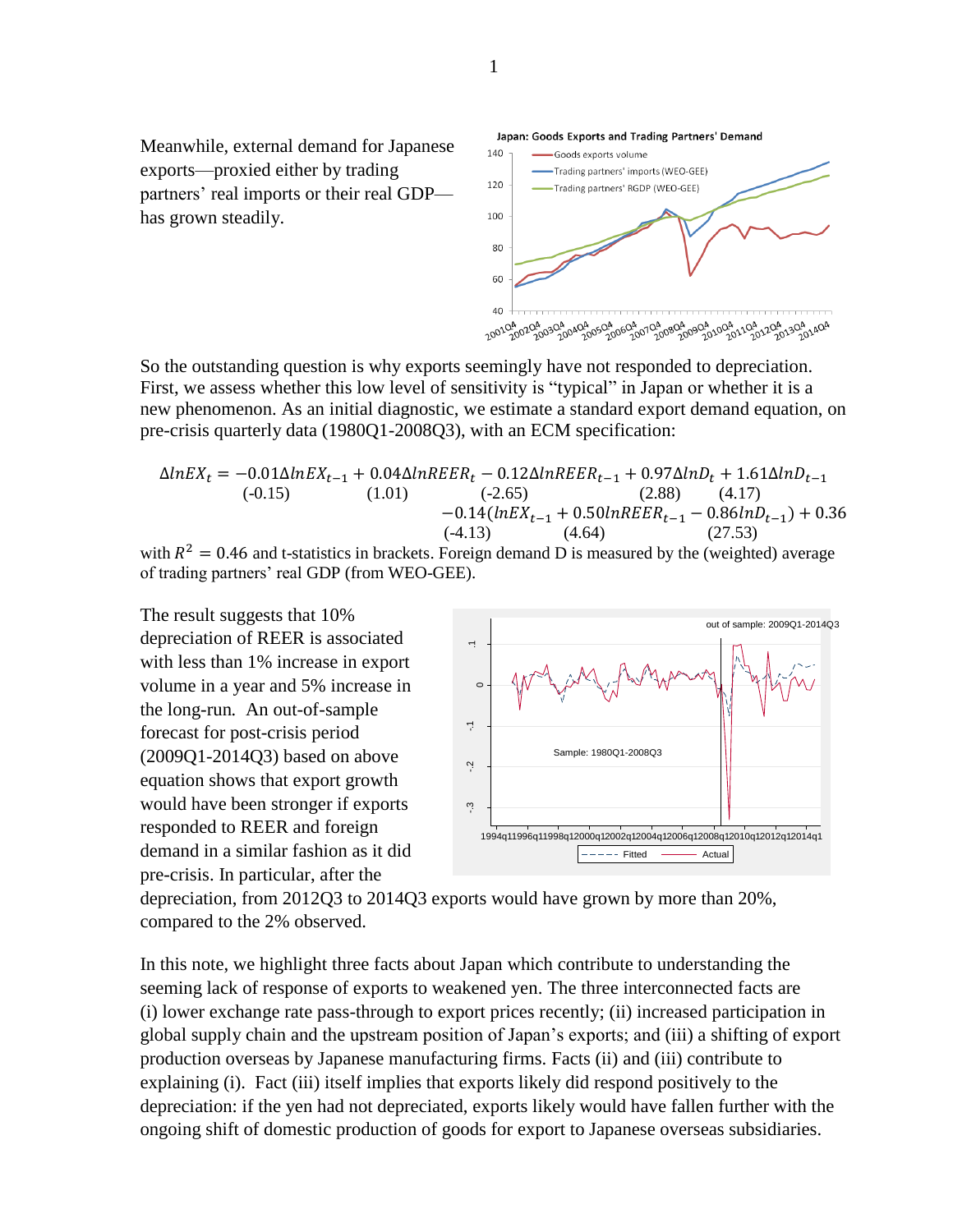**Japan's export structure.** It's helpful to first look at the structure of Japanese exports. A few sectors account for a large share of exports. At the HS2-digit level, the top 10 exporting sectors (out of 93 sectors) are responsible for more than 80% of total export value, with the top 3 counting for more than 60%. In general, Japanese exports are dominated by high valueadded products: electrical machinery and transportation equipment, which are specialized and not easily substitutable. This allows the producer to charge a sizable profit margin.

What is also special about electrical machinery and transportation equipment industries is their linkage to GVCs. For both industries, the Asian hub is largely built around Japan as the lead manufacturer of products and components.

## **Fact 1: Low exchange rate pass-through in general, and lower recently.**

The price of Japanese exports, expressed in terms of yen, rose sharply following the yen depreciation, implying limited pass-through of the depreciation to the prices faced by foreign buyers; i.e., demonstrating significant "pricing to market" behavior. The 30% depreciation of yen against the dollar from Oct. 2012 through May 2013 led yen-based export prices to rise by more than 15%, suggesting an increase in profit margins.

Also notable, the chart below shows that a prolonged period of yen appreciation took place earlier between 2007 and 2012, and export prices in yen terms then fell greatly, suggesting profit margin compression.



There is evidence suggesting that the passthrough rate has been even lower in recent years. The table below presents the percentage change of (the inverse of) NEER together with that of the yen-based export prices during 5 large depreciation episodes since the 1980s. All else equal, the passthrough rate can be roughly expressed as 1 - % change in yen-based export prices/NEER depreciation. The table shows that passthrough in the recent episodes has been somewhat smaller than previous episodes.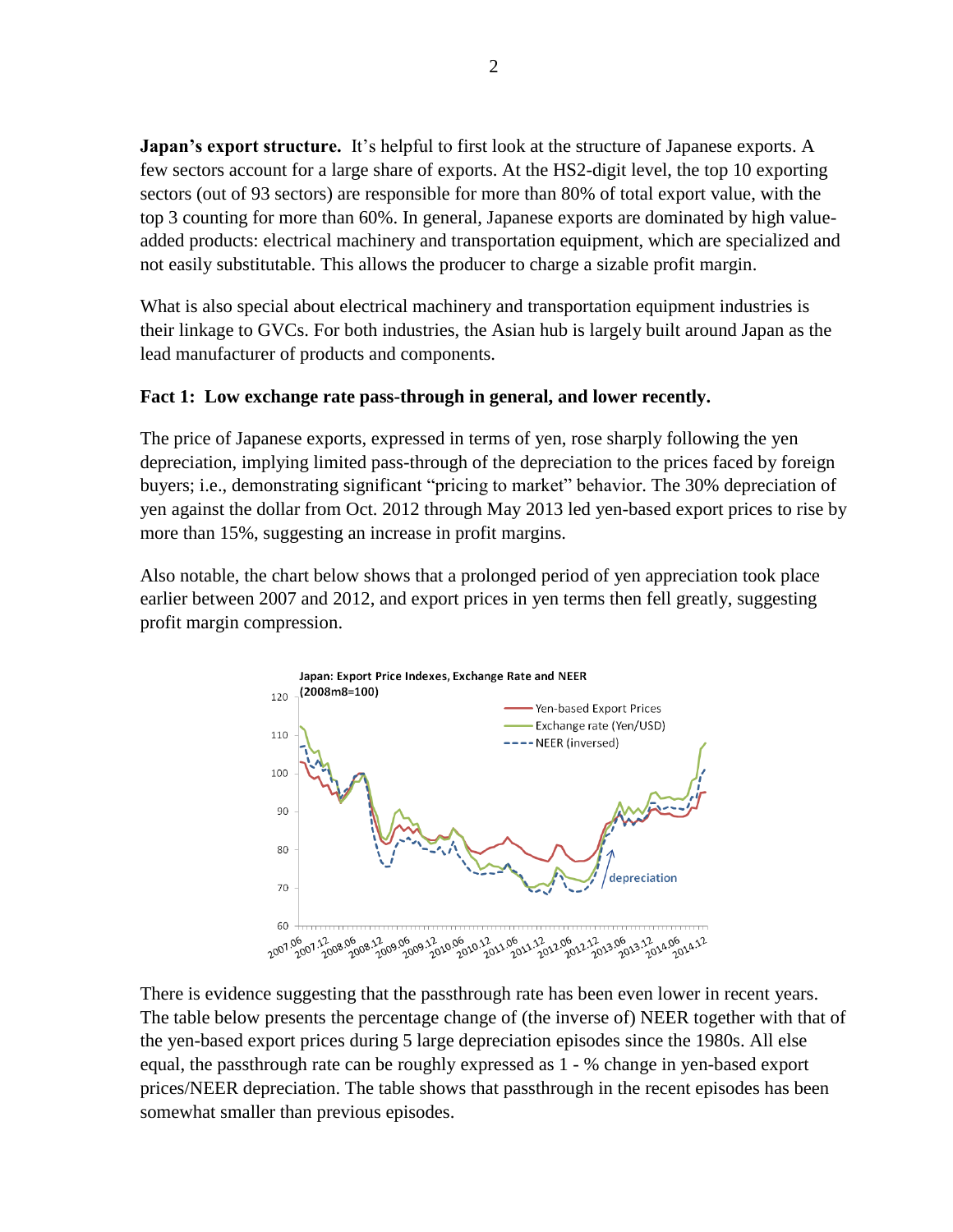| Large depreciation<br>episode | %change of<br>yen-based export price | <b>NEER depreciation rate</b> | Passthrough |
|-------------------------------|--------------------------------------|-------------------------------|-------------|
|                               | (1)                                  | (2)                           | $1-(1)/(2)$ |
| 1988M10-1990M04               | 9%                                   | 23%                           | 58%         |
|                               |                                      |                               |             |
| 1995M06-1997M04               | 18%                                  | 42%                           | 57%         |
| 2000M01-2002M02               | 7%                                   | 20%                           | 64%         |
| 2005M01-2007M06               | 12%                                  | 24%                           | 50%         |
| 2012M10-2013M05               | 15%                                  | 28%                           | 46%         |
| 2014M09-2014M12               | 7%                                   | 11%                           | 35%         |

So, what has changed?<sup>3</sup>

 $\overline{a}$ 

**Fact 2: deeper involvement in global supply chains.** *Japan's increased participation in global supply chains---manifested in increased import content of exports and higher share of exports used in other countries' export production---implies lower elasticity of exports to REER than before.* 

Japan is *increasingly* involved in the global production chain (GVCs), especially with other Asian countries. According to the OECD GVCs data, the foreign value added as percentage of Japan's gross exports (backward participation) doubled from 1995 to 2009, from 8% to 16%. Meanwhile, Japan has also become a more important intermediate input supplier for other countries' exports: domestically produced inputs used in third countries' exports (forward participation) jumped from 22% to 32% during the same period.

In addition, compared to other non-commodity exporting countries, Japan is more specialized in upstream sectors (i.e. sectors at the beginning of the value chain which are more intensive in research and design). An upstream position in GVCs means that many production stages are left before the goods reach final consumers. More intermediate inputs from other countries are being added along the way, and hence the consumer price of the final product is less tied to export prices set by Japanese suppliers. Therefore, there is less incentive for the producers to adjust their producer-price to exchange rate fluctuations. As Japan became more heavily involved in GVCs and as GVCs become ever more complicated, goods produced and exported by Japan become more specialized and more difficult to be replaced with other countries' products. These two observations together help explain why exchange rate passthrough to producer prices is low and why it seems to be even lower in recent years.

<sup>&</sup>lt;sup>3</sup> Lower exchange rate passthrough is not due to changes in invoicing currencies. If prices are "sticky" in the short-run and firms invoice their exports in foreign currency terms, then yen depreciation mechanically translates into higher yen-based export prices. However, the share of exports invoiced in foreign currency (mostly in USD) in fact has decreased from 75% in the 1990s to 60% after 2010. Therefore, the larger increase in yen-based export prices (as a ratio of NEER depreciation) in recent two episodes is not an outcome of the change in invoicing currency choice.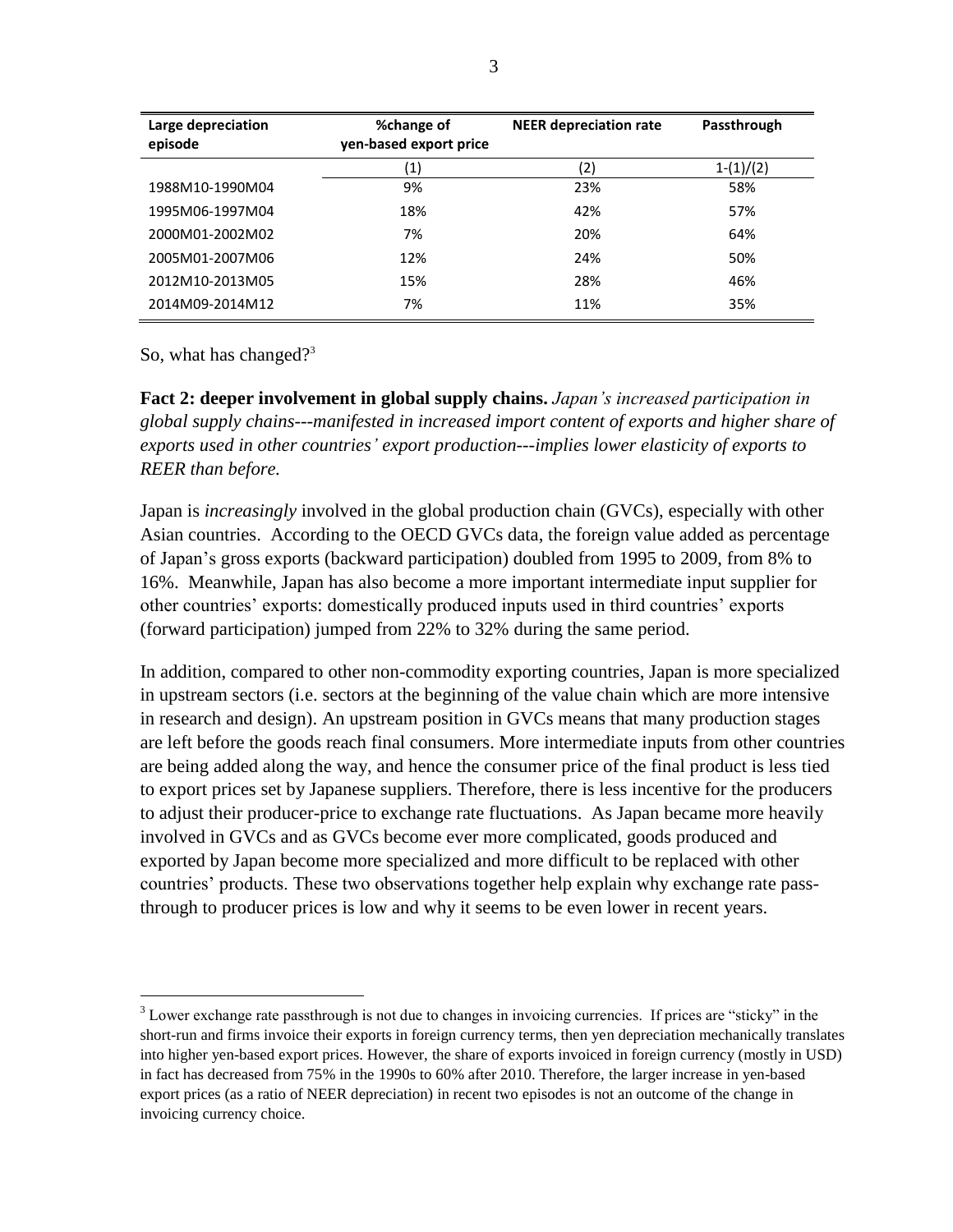**Fact 3: Shift of production/sales overseas.** *The sharp appreciation of the yen following the collapse of Lehman and the 2011 earthquake prompted many Japanese firms to expand their production network abroad. This implies (i) a higher ratio of intra-firm trade and less response of exports to the exchange rate (as above), and (ii) any positive impact of the weaker yen on export volumes was offset by the ongoing shift of production of previously exported goods to overseas.* 

The process of production reallocation overseas has been going on long before the crisis. However, the appreciation of the yen during GFC and the destructive 2011 earthquake further propelled the overseas expansion. Overseas sales by Japanese subsidiaries have risen by more 40% since 2011, a much faster pace than "domestic" exports growth (8%), and now count for 58% of total sales. The chart on the right below shows that adding overseas "exports" (i.e. overseas sales by Japanese subsidiaries excluding sales back to Japan) to domestic exports greatly increases the export level and changes the post-crisis trend to be more in line with the pre-crisis trend.



*Notes: Lack of direct information on the local currency pricing, exports (imports) value by Japanese overseas subsidiaries are deflated using the export (import) deflator for domestic exports (imports). Data source: Quarterly survey of overseas subsidiaries*

The increased production and sales overseas suggests that intra-firm trade has become much more important. This would help to explain lower exchange rate pass-through, as within-firm transactions are less subject to the impact of exchange rate fluctuations. 4

More importantly, though we lack direct data on intra-firm trade, there is evidence that Japanese intra-firm trade is largely concentrated in the exporting industries—such as transportation equipment and electrical machinery. This type of intra-firm trade involves exports of parts and components from Japanese parent firms to their foreign affiliates. The products produced/assembled by foreign affiliates in these industries are either sold in local

 $\overline{a}$ 

<sup>&</sup>lt;sup>4</sup> This increase in exports from Japanese parent firms to their foreign affiliates is consistent with the observed change in invoice currency choices. In 2002, only 28% of exports are contracted in yen, while its now 38%.